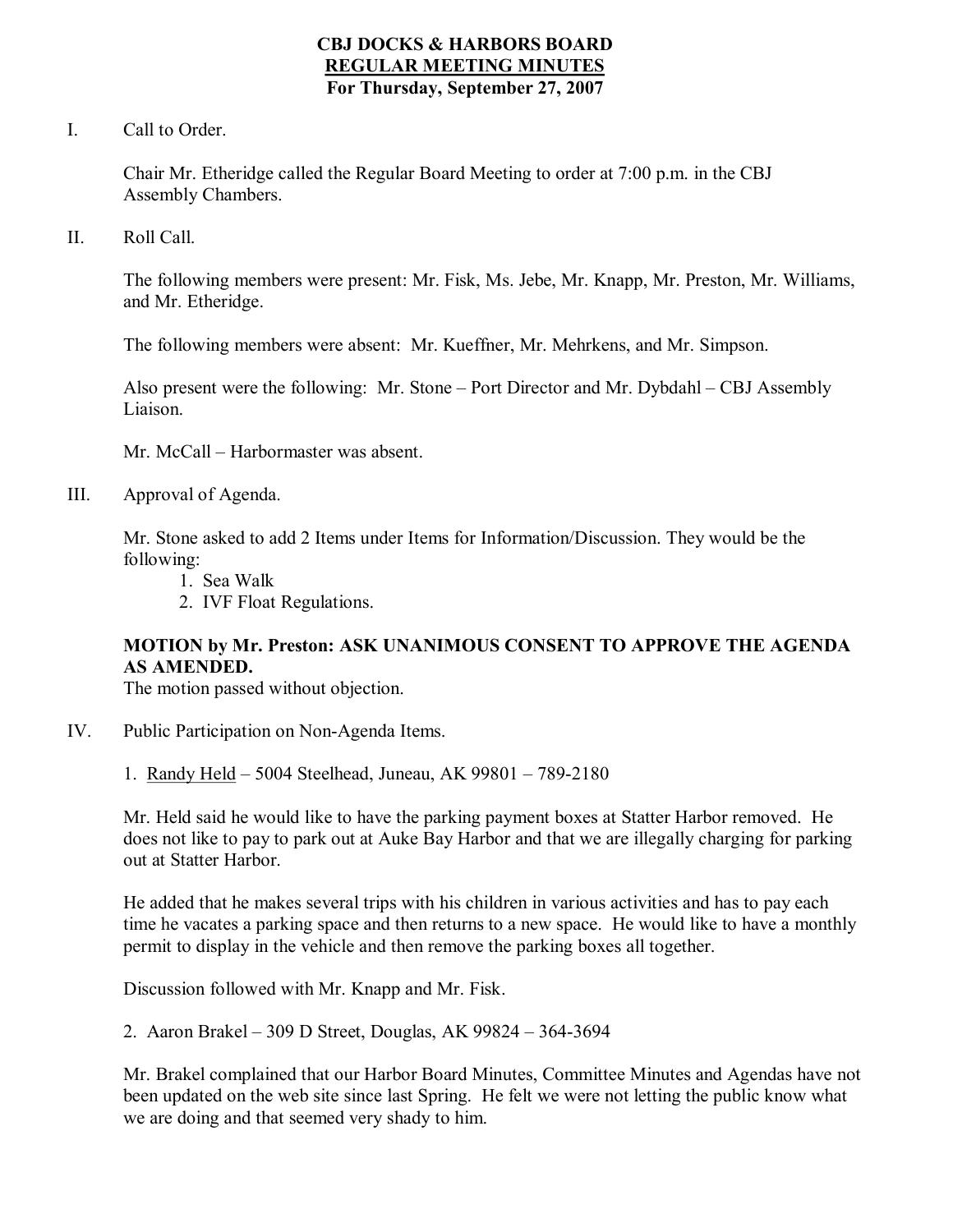September 27, 2007 Page 2

IV. Public Participation on Non-Agenda Items (cont'd).

He mentioned that he was quite concerned about the new proposed Cruise Ship docks that are different from what the Waterfront Plan had approved. He wanted to know why the public had not been informed of these new plans.

V. Approval of Previous Meeting Minutes.

# **MOTION by Mr. Fisk: ASK UNANIMOUS CONSENT TO APPROVE THE MINUTES FROM THE REGULAR BOARD MEETING HELD ON AUGUST 30, 2007 AS PRESENTED.**

The motion passed without objection.

- VI. Items for Action.
	- 1. Proposed Use Regulations for Auke Bay Loading Facility.

Ms. Jebe gave a short presentation on this topic. Mr. Stone added further comments.

### **PUBLIC HEARING:**

No public testified.

Discussion followed with Mr. Preston, Mr. Etheridge, Mr. Stone, Mr. Williams, and Ms. Jebe.

**MOTION by Ms. Jebe: ASK UNANIMOUS CONSENT TO ADOPT THE USE REGULATIONS FOR THE AUKE BAY LOADING FACILITY AS RECOMMENDED BY THE OPERATIONS COMMITTEE AND TO FORWARD TO THE CITY ATTORNEY FOR PRESENTATION TO THE ASSEMBLY.** The motion passed without objection.

2. Proposed Amendments to the Speed Limit Regulations for WIG Craft.

Ms. Jebe gave a short presentation on this topic.

#### **Public Comment:**

1. Wendall F. Bishop – 8128 Dogwood Lane, Juneau, AK 99801 – 7904559

Mr. Bishop said that they were asking for this speed limit exemption in order to keep their flying time reduced for each trip in and out of Juneau. This would fall in line with the exemption that the local floatplanes already receive.

He added that he was here to answer any questions that the Board Members may have.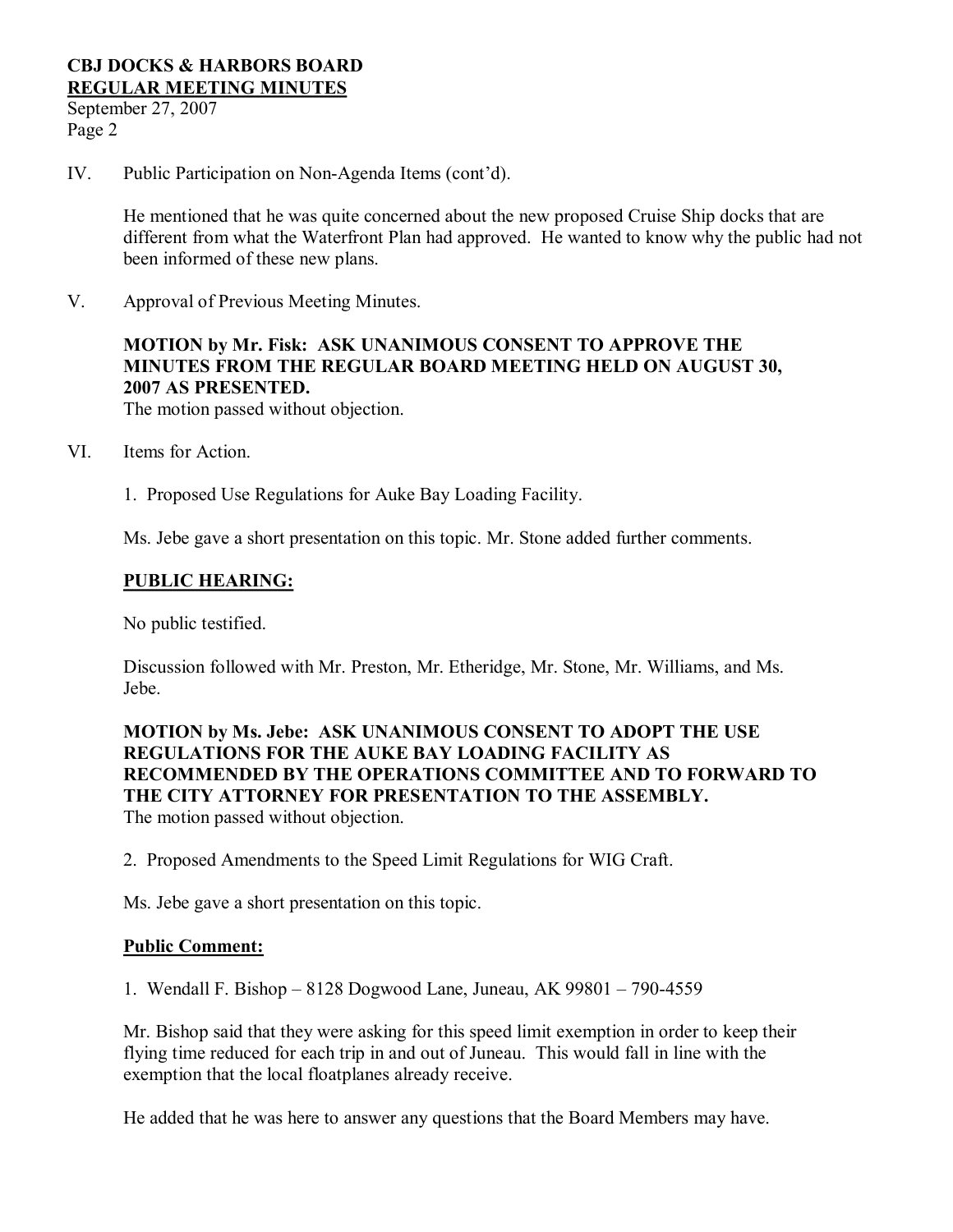September 27, 2007 Page 3

VI. Items for Action (cont'd).

**MOTION by Ms. Jebe: ASK UNANIMOUS CONSENT TO PROPOSE REGULATIONS AMENDING THE SPEED LIMIT REGULATION TO EXEMPT THE WIG CRAFT AS RECOMMENDED BY THE OPERATIONS COMMITTEE, TO HOLD PUBLIC HEARINGS AT THE OCTOBER 16, 2007 OPERATIONS COMMITTEE MEETING AND THE OCTOBER 25, 2007 REGULAR BOARD MEETING, AND TO TAKE FINAL ACTION ON THE PROPOSED REGULATIONS AT THE OCTOBER 25, 2007 REGULAR BOARD MEETING.**

The motion passed without objection.

3. Proposed Amendments to Dock Fees and Charges.

Mr. Preston gave a short presentation on this topic.

## **PUBLIC COMMENT:**

1. Andrew Green – 8183 Thunder Street, Juneau, AK 99801 – 5861282 Port Agent – Cruise Line Agencies

Mr. Green said that he is not in favor of the higher tonnage tax being proposed. He said he knows that funds already received by the City from the Cruise Line Companies are being put in the City Seawalk account and have not been used. These funds could be spent for the new City docks rather than asking for higher fees from the Cruise Line Companies at this time.

He added at least these funds would help to reduce the amount being needed to construct these 2 new docks.

Also, he said he realized that the Docks and Harbors Department are not able to get access to these funds but he thought with joint support along with going to the Assembly might be a way to approach this situation.

He agreed that the other Cruise Line Companies who do not use the City docks should not have to pay money to build these 2 new docks.

Discussion followed with Mr. Fisk, Mr. Preston, Mr. Stone, and Mr. Etheridge.

2. Aaron Brakel – 309 D Street, Douglas, AK 99824 – 364-3694

Mr. Brakel said that he does not want the Marine Passenger Fee (head tax) money to be used for the new docks. He said that this money already is divided between different City Departments to help defray the expenses and impacts associated with the ever-increasing number of passengers coming to Juneau.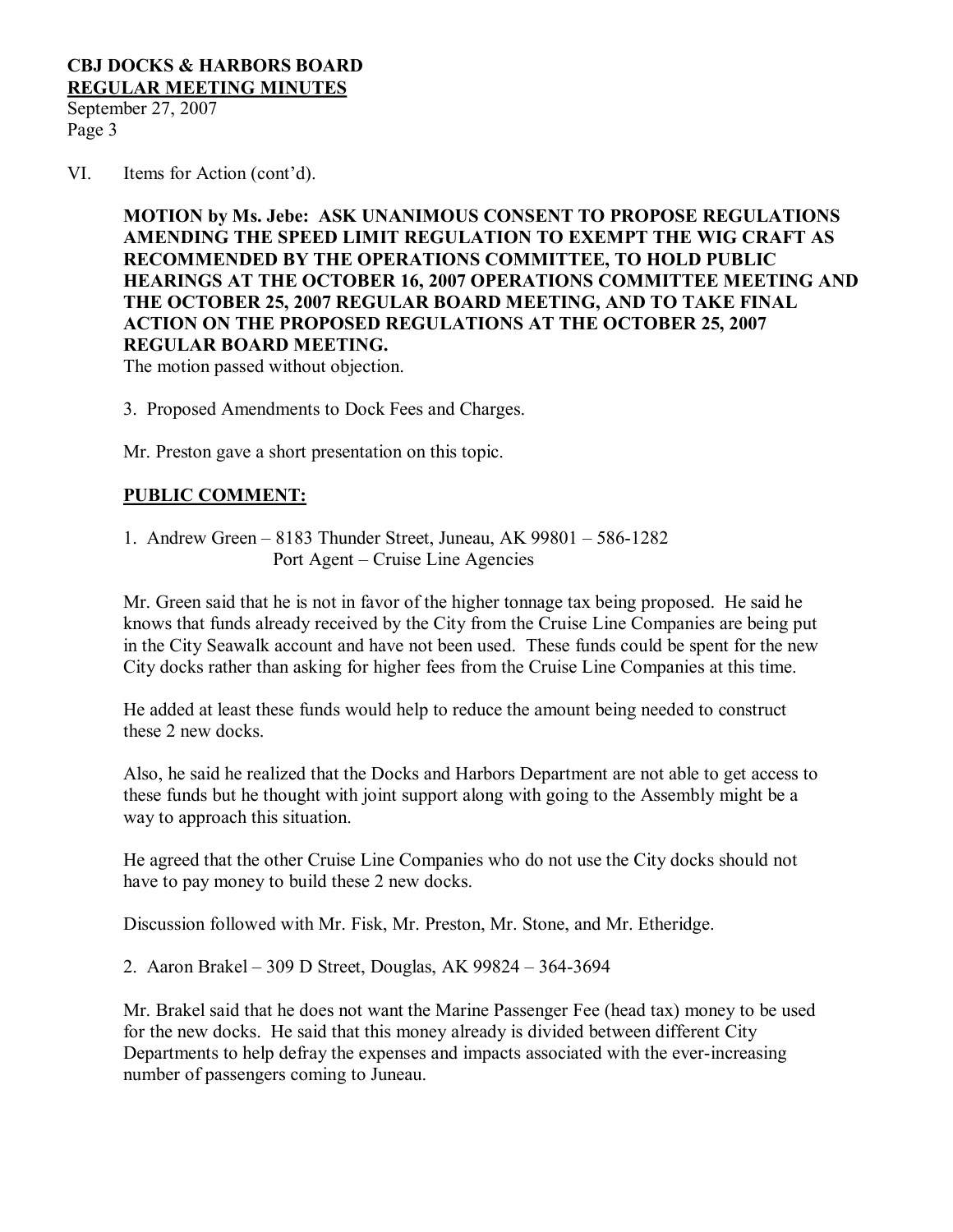September 27, 2007 Page 4

VI. Items for Action (cont'd).

He added that he is concerned that we are not following the Long-Range Waterfront Plan with this new proposal of 2 floating cruise ship docks. He said that we have not gone through the proper process to make this new change and the public has not been informed of this new change.

Discussion followed with Mr. Preston, Mr. Knapp, and Mr. Stone.

**MOTION by Mr. Williams: ASK UNANIMOUS CONSENT TO PROPOSE AMENDMENTS TO DOCK FEES AND CHARGES REPEALING THE PORT MAINTENANCE FEE AND TO ADOPT A PORT IMPROVEMENT FEE AS RECOMMENDED BY THE FINANCE COMMITTEE, TO HOLD PUBLIC HEARINGS AT THE OCTOBER 11, 2007 AND NOVEMBER 15, 2007 FINANCE COMMITTEE MEETINGS, AND FINAL ACTION TO BE TAKEN AT THE NOVEMBER 29, 2007 REGULAR BOARD MEETING.**

Mr. Preston added to change the name of the Port Maintenance Fee to the Port Improvement Fee.

Further discussion followed with Mr. Preston, Mr. Knapp, and Ms. Jebe.

The motion passed without objection.

4. Establishing the Yankee Cove Lease Rate and Lease Area.

Mr. Preston gave a short presentation on this topic.

**MOTION by Mr. Preston: ASK UNANIMOUS CONSENT TO SET THE INITIAL ANNUAL LEASE RATE AT 5 CENTS PER SQUARE FOOT AND TO SET THE LEASE AREA AS RECOMMENDED BY THE FINANCE COMMITTEE AND TO FORWARD THE RATE AND AREA TO THE CITY ATTORNEY FOR PRESENTATION TO THE ASSEMBLY.**

The motion passed without objection.

5. CIP Transfers for IVF and Downtown Dock Project.

Mr. Fisk gave a short presentation on this topic.

Discussion followed with Mr. Preston, and Ms. Jebe.

## **MOTION by Mr. Fisk: ASK UNANIMOUS CONSENT TO RECOMMEND THAT THE ASSEMBLY APPROVE THE TRANSFER OF FUNDING FROM THREE DOCK CIP'S TO THE IVF REPAIR CIP AND THE DOCK REPLACEMENT CIP SO THE PROJECTS CAN MOVE FORWARD.**

The motion passed without objection.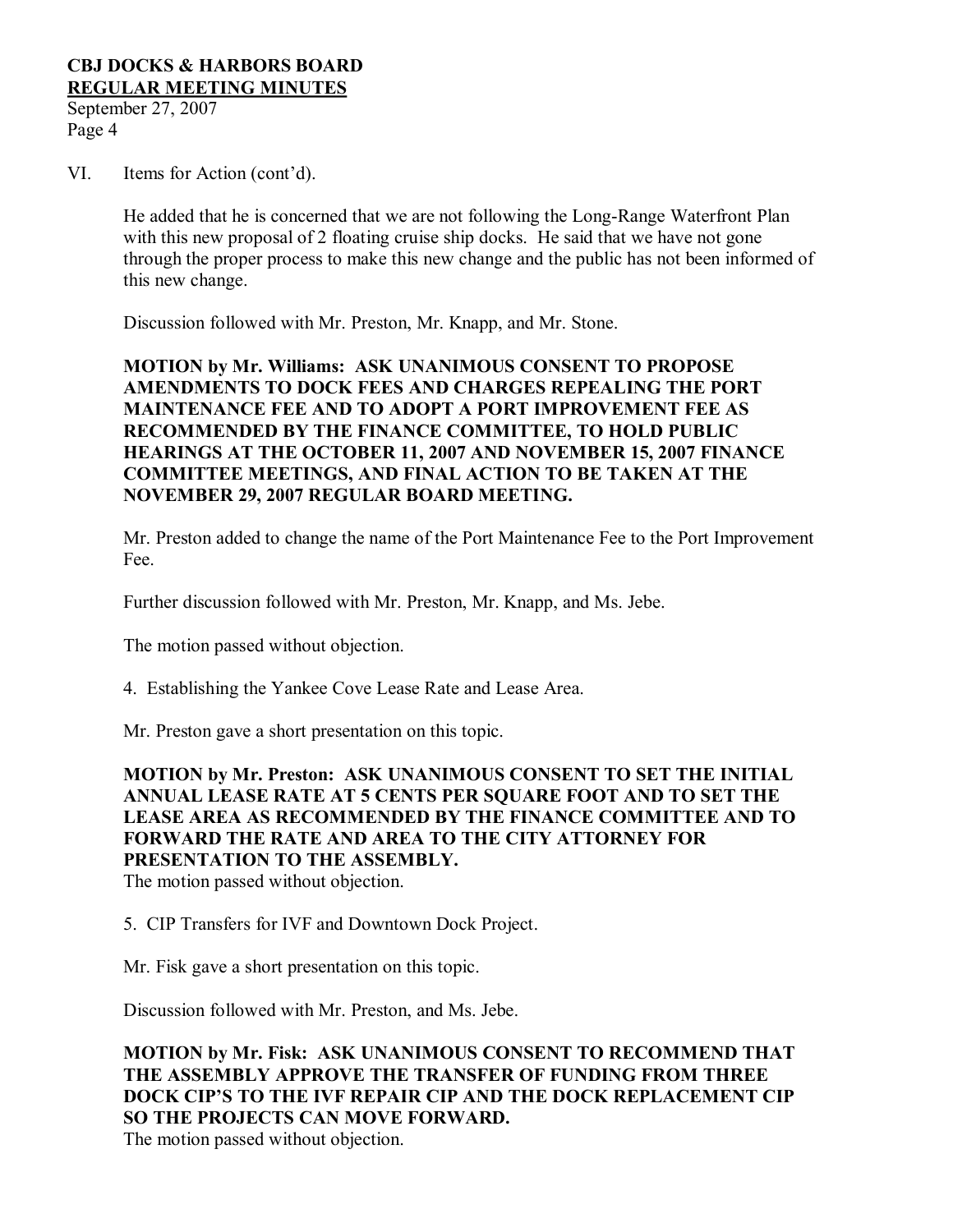September 27, 2007 Page 5

VI. Items for Action (cont'd).

6. Intermediate Vessel Float Repair Bid Award.

Mr. Fisk gave a short presentation on this topic.

## **MOTION by Mr. Fisk: ASK UNANIMOUS CONSENT TO RECOMMEND THAT THE ASSEMBLY APPROVE A CONTRACT WITH TRUCANO CONSTRUCTION IN THE AMOUNT OF \$479,460 FOR REPAIR TO THE INTERMEDIATE VESSEL FLOAT.**

The motion passed without objection.

7. Engineering Services Contract Award for Downtown Dock Project.

Mr. Fisk gave a short presentation on this topic.

## **PUBLIC COMMENT:**

1. Aaron Brakel – 309 D Street, Douglas, AK 99824 – 3643694

Mr. Brakel said that he thought that we need to go back to the approved Long-Range Waterfront Development Plan and use the original Cruise Ship Dock plan and not use the new proposed 2 floating docks Cruise Ship plan being now presented.

He said that he strongly felt that we are changing the original intent of the approved Long-Term Waterfront Development Plan and he is very much against the 2 new floating Cruise Ship docks that we are proposing.

Discussion followed with Mr. Preston, Mr. Fisk, and Ms. Jebe.

## **Motion BY Mr. Fisk: ASK UNANIMOUS CONSENT TO RECOMMEND THAT THE ASSEMBLY APPROVE A CONTRACT WITH PN&D, INC. IN THE AMOUNT OF \$1,209,720 FOR ENGINEERING SERVICES FOR THE DOWNTOWN DOCK REPLACEMENT PROJECT.**

The motion passed without objection.

Ms, Jebe and Mr. Stone added additional comments.

- VII. Items for Information/Discussion.
	- 1. Sea Walk.

Mr. Stone gave a short presentation on this topic.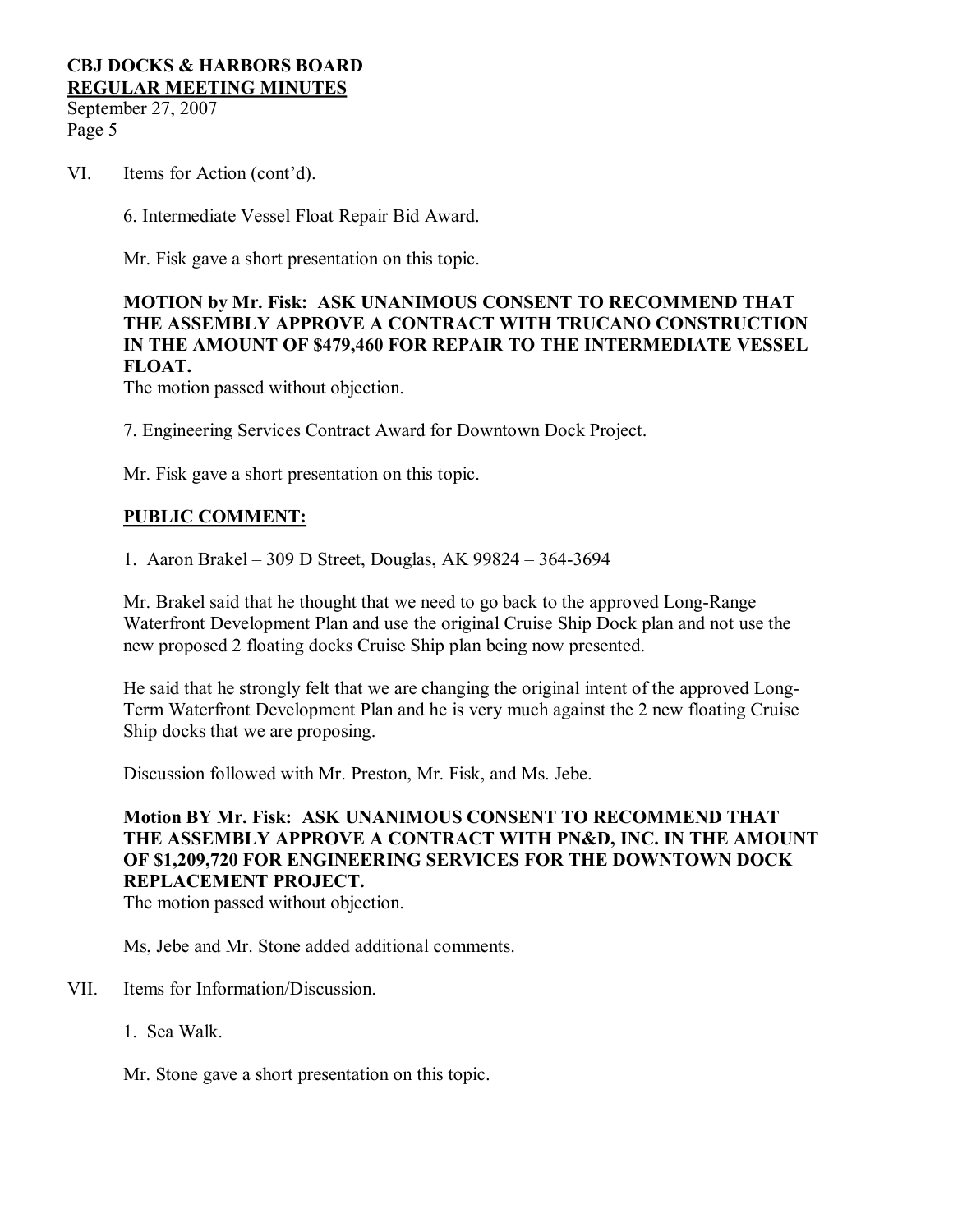September 27, 2007 Page 6

VII. Items for Information/Discussion (cont'd).

Mr. Stone pointed out that requested current changes to the Columbia Lot by Taku Smokeries has raised some conflicting issues. Taku Smokeries is proposing to have a driveway entrance into the Columbia Lot and this could cause congestion in the Columbia Lot plus there can be come safety and liability issues.

Mr. Fisk added some additional information.

Mr. Stone and Mr. Fisk were directed to draft a letter together regarding the situation and the seawalk problems and to send it to the Seawalk Project Manager.

2. IVF Float Regulations.

Mr. Etheridge gave a short presentation on this topic.

Discussion followed with Mr. Preston, Mr. Fisk, Mr. Knapp, Mr. Stone, and Mr. Williams.

Chair Mr. Etheridge referred this topic to the next Operations Committee Meeting for further discussion.

VIII. Committee and Board Member Reports.

1. Operations Committee Meeting – September 18, 2007

Ms. Jebe gave a short report of her last Operations Committee Meeting.

She mentioned that the City Manager wants to use the Steamship Brickyard for winter parking.

Also, she said that the public has requested to have lighting at the North Douglas Launch Ramp.

Discussion followed with Mr. Fisk, Mr. Etheridge, and Ms. Jebe.

Chair Mr. Etheridge asked Mr. Stone to make up a priority list of projects needed to be completed and to present it to the Board Members for consideration and discussion.

2. Finance Committee Meeting – September 20, 2007

Mr. Preston gave a short report of his last Finance Committee Meeting. He said that he had nothing further to add at this time.

3. CIP/Planning Committee Meeting – August 29, 2007

Mr. Fisk gave a short report of his last CIP/Planning Committee Meeting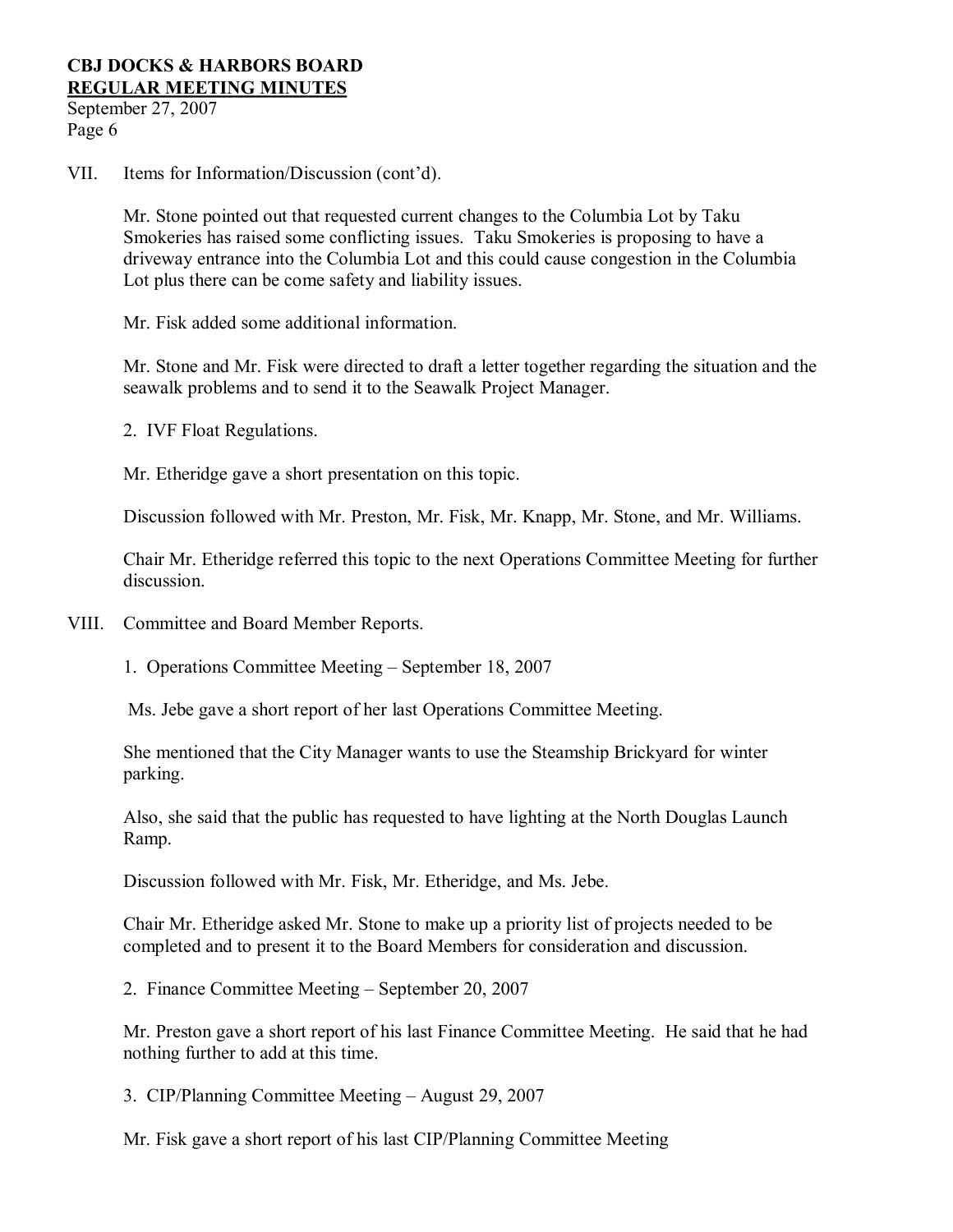September 27, 2007 Page 7

VIII. Committee and Board Member Reports (cont'd).

He said that Mr. Becker a local commercial fisherman would like the Board to look at extending the Taku Fisheries Dock so they can accommodate more than one boat loading and unloading at a time.

He said that everything else that they discussed has already been covered tonight so he had nothing further to add.

IX. Harbormaster's Report.

There was none as Mr. McCall was absent.

X. Port Director's Report.

Mr. Stone invited the Board Members to attend the annual Port Director and Harbormaster's Conference to be held here in Juneau from October 22, 2007 to October 25, 2007.

He added that the RFP for the Auke Bay Boatyard has been prepared and is currently out to the public for bid.

Also, he said he has prepared the RFP for Planning and Permitting for the Statter Harbor Improvements Project and it will be going out to the public shortly.

Mr. Stone emphasized that the Board needs to prioritize the projects needing to be done as we only have limited funding available.

Discussion followed with Mr. Knapp, Mr. Stone, and Mr. Preston.

Assembly Liaison – Mr. Dybdahl said that the Assembly is concerned about the expense of lengthening the docks and there is no confirmation or guarantee that these "floating hotels" will continue to come to Juneau. He felt that we need more support from the Cruise Line Companies before undertaking this huge expense.

Mr. Preston added further comments regarding the security camera issue.

XI. Committee Administrative Matters.

1. Meeting Calendar for October 2007.

Chair Mr. Etheridge called the Board Members attention to the scheduled Committee and Regular Board Meetings for the month of October 2007.

He noted that the Finance Committee meeting would be earlier this month – October 11, 2007.